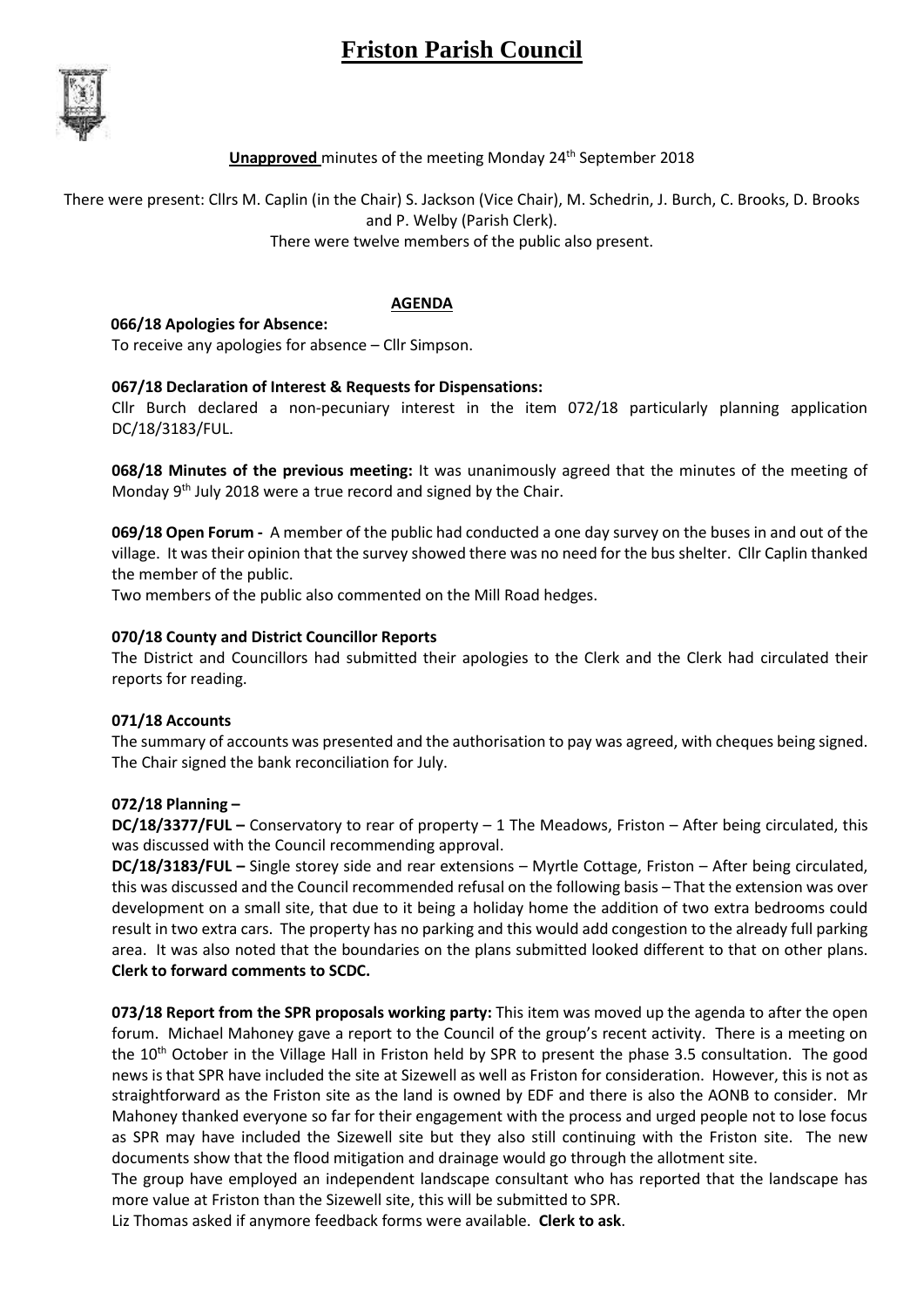## **Friston Parish Council**



Friston has the support of both District and County Councils who think the site at Sizewell is more appropriate. Ms Thomas asked if the empty phone box could be used to store the consultation documents in so people could access them at all times. **Cllr D. Brooks will unlock the phone box and Ms Thomas will clear the inside.** Cllr Caplin thanked the group for all their effort so far.

**074/18 Sizewell C:** Cllr Jackson attended a July update regarding the stage 3 consultation. Even if the Planning Inspectorate grant planning permission, EDF and their investors still have to decide whether they can afford the build.

**075/18 Village Parking:** Guy Heald submitted two plans to the Council for consideration proposing a village car park for round 20 cars. The PCC are in theory in support of the plans. Cllr Simpson is the lead on this project so it was decided to defer any decision until the next meeting when Cllr Simpson will be present with more information that will answer Cllrs questions.

**076/18 Flood alleviation scheme –** Cllr C Brooks reported that the banks around the bowl where the flood water collects from the village appear to have been lowered. **Clerk to contact the land agent to discuss.**

**077/18 Defibrillator Update -** The phone box is to be cleared and cleaned by the Community Payback team on the 3rd November. Then an electrician needs to connect the defibrillator cabinet to the power. **Clerk asked for recommendations of a local electrician. Cllr Caplin said he would recommend one.**

**078/18 Bus Shelter -** Cllr D Brooks proposed that he and Cllr Simpson meet with the designer of the shelter to ask questions regarding the design of the shelter and report back to the Council. Seconded by Cllr Jackson. All in favour.

**079/ 18 Notice Board and Village Gates** - The Clerk has written to Highways to start the process of applying for Friston to have village gateways with 30mph reminders on them.

The noticeboard that the Council would like to upgrade is the one by the Jubilee Shelter. It is a free standing board with a lockable part for the Council and an open part for members of the public to use. The board needs to be able to hold A4 sheets as currently the size does not allow this. **Clerk to get prices.**

**080/18 Hedges on Mill Road –** The hedges along Mill Road are still encroaching on to the road. **Clerk to contact County Councillor for advice.**

**081/18 Village Hall –** There is old staging and scenery in the village hall loft. The Council agreed that this should be removed. **Clerk to email Village Hall Committee and organise.**

Cllr Burch gave a short report from the last Committee meeting.

The Clerk is looking into the future running of the Village Hall and hopes to be able to put the options to the Council at the next meeting.

**082/18 Update on Vacancies for Parish Councillors –** There have been no applications.

**083/18 Allotments:** There are new tenants for the empty sites on the allotment. The possibility of designating the land as amenity land was raised, especially if the SPR proposals go through. **Clerk to check**

**084/18 Highways & Footpaths –** The footpath through the Maize field that forms part of the Sandlings walk still hasn't been reinstated. **Clerk to chase.**

### **085/18 AOB/Correspondence – as determined by the Chairman. No decisions can be made**

Cllr D Brooks gave information from the estate newsletter. The proposed reservoir west of Friston Hall will start in the Autumn. The pigs will be moved next July.

Cllr D Brooks also asked if the Village Green fund could be moved to a better rate of interest. **Clerk to investigate.**